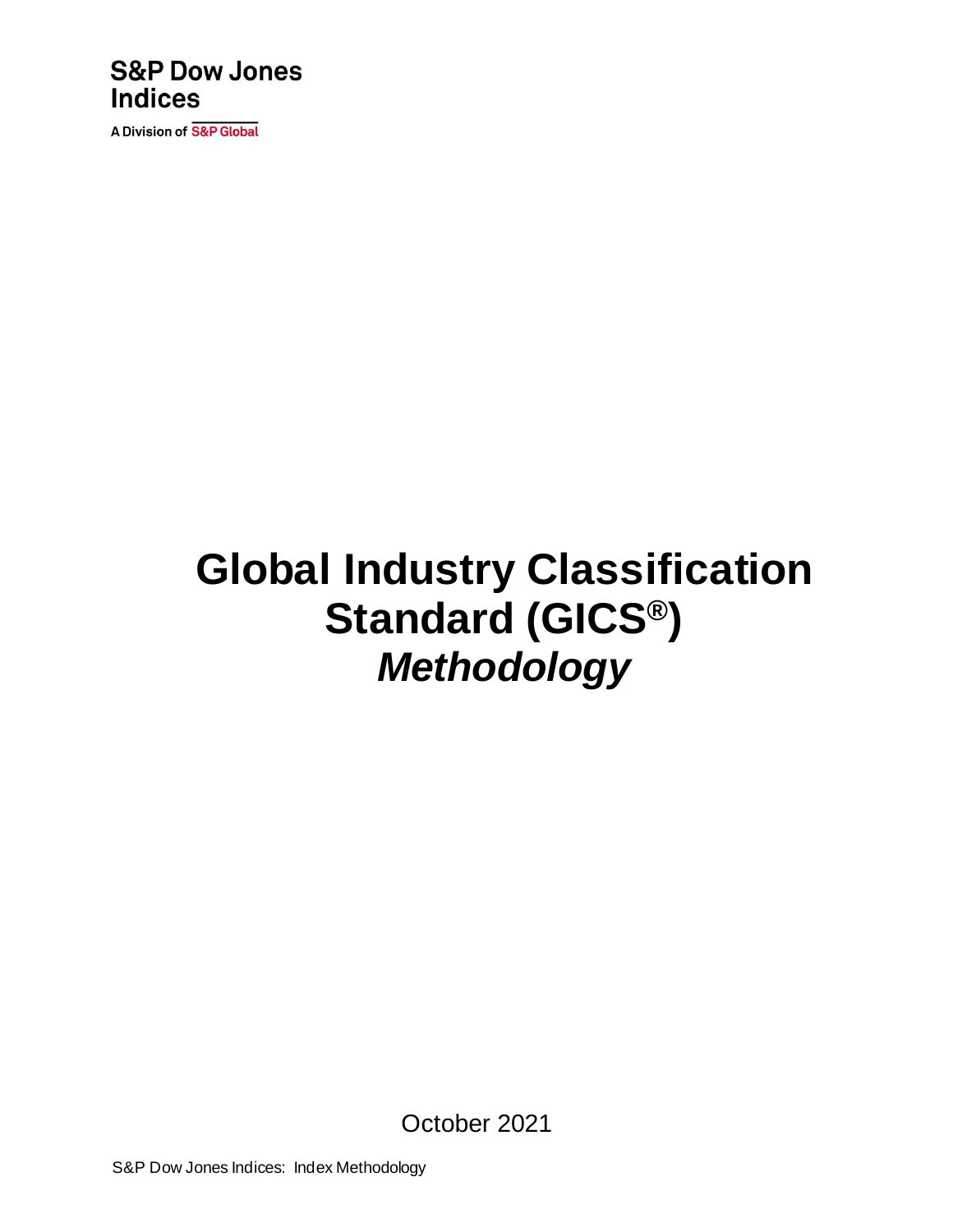### Table of Contents

| Introduction                  |                                   | 1              |
|-------------------------------|-----------------------------------|----------------|
| <b>GICS Methodology</b>       |                                   | $\overline{2}$ |
|                               | <b>GICS Classification</b>        | $\mathbf{2}$   |
|                               | <b>GICS Structure</b>             | $\overline{2}$ |
| <b>GICS Maintenance</b>       |                                   | $\overline{4}$ |
|                               | <b>GICS Review</b>                | 4              |
|                               | <b>GICS Structure Review</b>      | 4              |
| Changes to the GICS Structure |                                   | 5              |
|                               | <b>Chronology of Events</b>       | 5              |
| <b>GICS Governance</b>        |                                   | 6              |
|                               | <b>GICS Methodology Committee</b> | 6              |
| <b>Disclaimer</b>             |                                   | 7              |
|                               |                                   |                |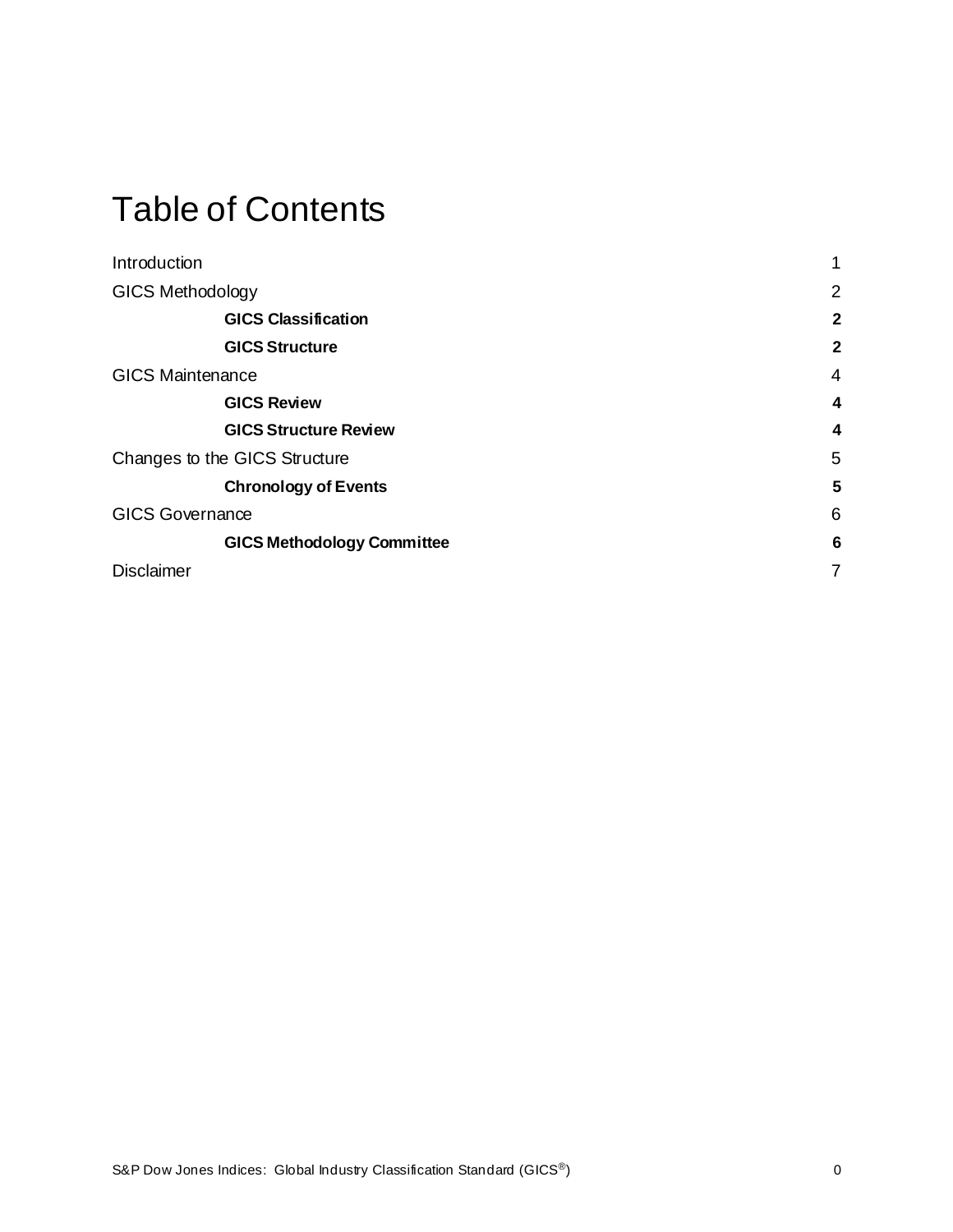### <span id="page-2-0"></span>Introduction

The Global Industry Classification Standard (GICS<sup>®</sup>) is specifically designed to consistently classify companies globally, in both developed and developing economies.

In 1999, S&P Dow Jones Indices and MSCI, two leading global index providers, jointly developed GICS to establish a global standard for categorizing companies into sectors and industries. GICS was developed in response to the global financial community's need for one complete, consistent set of global sector and industry definitions that enable comparisons by company, sector, and industry across countries, regions, and globally.

The GICS classification system consists of 11 sectors, 24 industry groups, 69 industries, and 158 subindustries. The current GICS sectors are:

- Energy
- Materials
- Industrials
- Consumer Discretionary
- Consumer Staples
- Health Care
- Financials
- Information Technology
- Communication Services
- Utilities
- Real Estate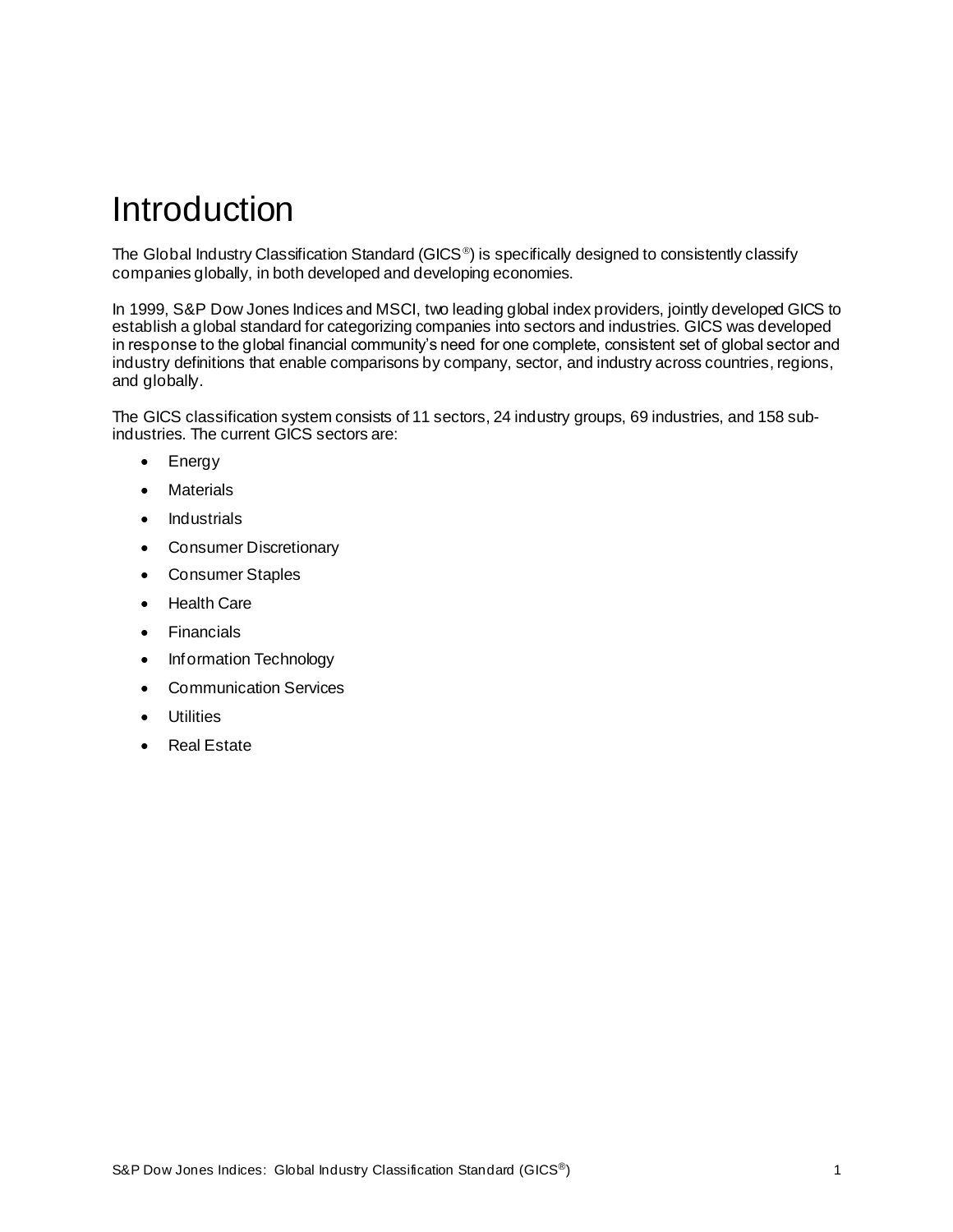## <span id="page-3-0"></span>GICS Methodology

#### <span id="page-3-1"></span>**GICS Classification**

GICS classifies a company according to its principal business activity. To make this determination, S&P Dow Jones Indices and MSCI use revenue as the key measure identifying a company's principal business activity. However, earnings and market perception are also recognized as important and relevant for classification purposes and are taken into account during the review process.

A company is classified into the sub-industry whose definition most closely describes the business activities that generate the majority of the company's revenues. However, a company engaged in two or more substantially different business activities, none of which contributes 60% or more of revenues, is classified into the sub-industry that provides the majority of both the company's revenues and earnings. When a company has business activities in three or more sectors, none of which contributes a majority of revenues, the company is classified either into the Industrial Conglomerates sub-industry (Industrials Sector) or the Multi-Sector Holdings sub-industry (Financials Sector).

Publicly available information is used when assigning a company's classification, including Annual Reports, 10-Ks, company websites, and other official filings.

In the case of a new company, the initial classification is based primarily on the description of the company's activities and pro-forma results as given in the prospectus.

If a company's subsidiary files separate financials to its reporting government agency, that subsidiary is considered a separate entity and classified independently under the GICS methodology. Equity securities directly linked to a company have the same classification as the company.

GICS classifications are not assigned to mutual funds, closed-end funds, bonds, or Exchange Traded Funds.

#### <span id="page-3-2"></span>**GICS Structure**

GICS assigns each company to a sub-industry, and to a corresponding industry, industry group, and sector, according to the definition of its principal business activity. Since the classification is strictly hierarchical, at each of the four levels a company can only belong to one grouping.

- 11 Sectors
- 24 Industry Groups
- 69 Industries
- 158 Sub-Industries

GICS classifications can be presented in either text or numeric formats. The complete GICS classification for each company is an 8-digit code with text description. The hierarchical design of the 8-digit coding system allows for easy transition between GICS tiers.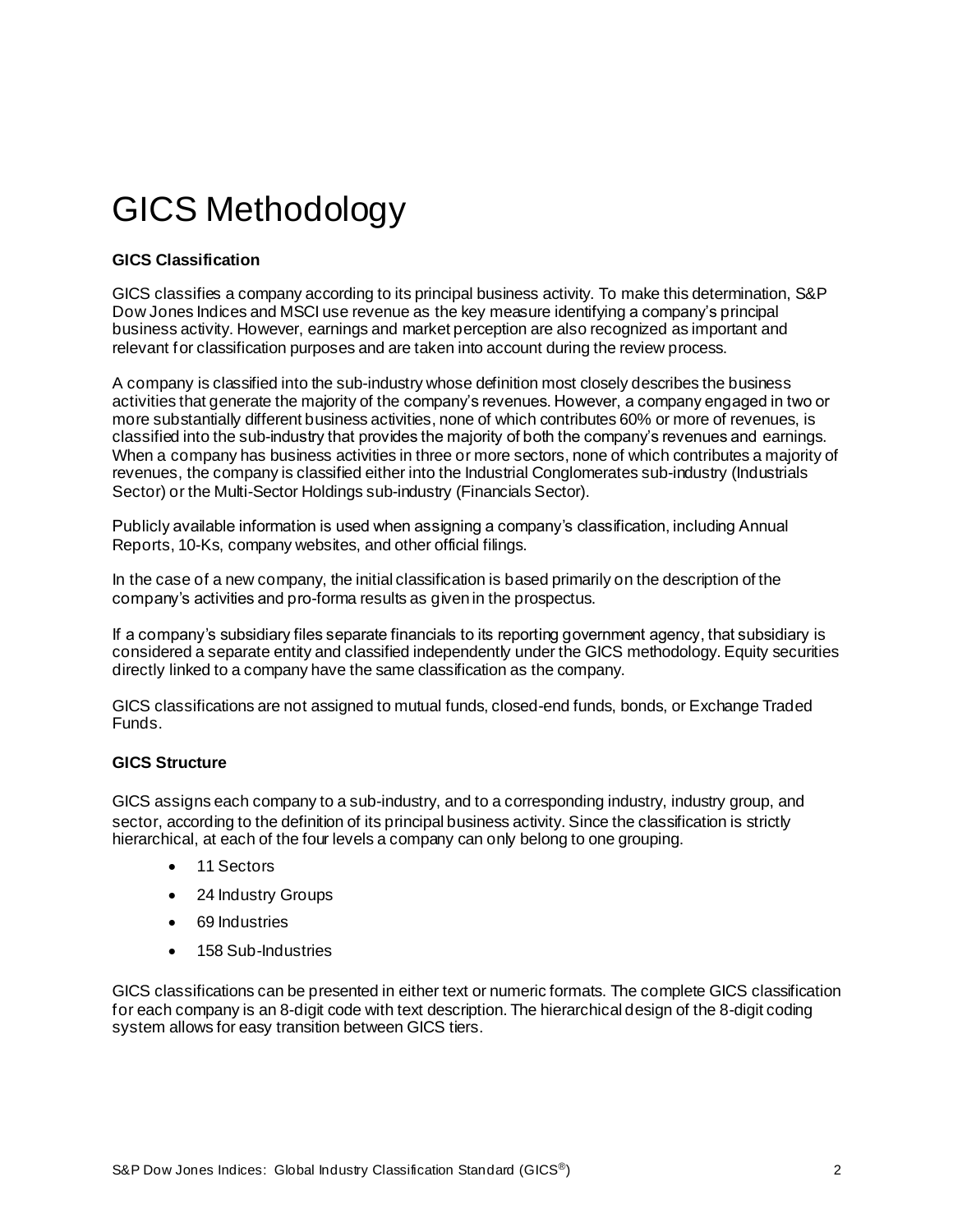#### **Examples**:

| Sector:                | Consumer Discretionary (GICS code: 25)               |
|------------------------|------------------------------------------------------|
| <b>Industry Group:</b> | Consumer Services (GICS code: 2530)                  |
| Industry:              | Hotels, Restaurants & Leisure (GICS code: 253010)    |
| Sub-industry:          | Casinos & Gaming (GICS code: 25301010)               |
|                        |                                                      |
| Sector:                | Financials (GICS code: 40)                           |
| <b>Industry Group:</b> | Diversified Financials (GICS code: 4020)             |
| Industry:              | Capital Markets (GICS code: 402030)                  |
| Sub-industry:          | Investment Banking & Brokerage (GICS code: 40203020) |

*For the most recent GICS map and definitions, please visit our Web site a[t www.spdji.com](https://us.spindices.com/documents/index-policies/2018-gics-changes.xlsx?force_download=true).*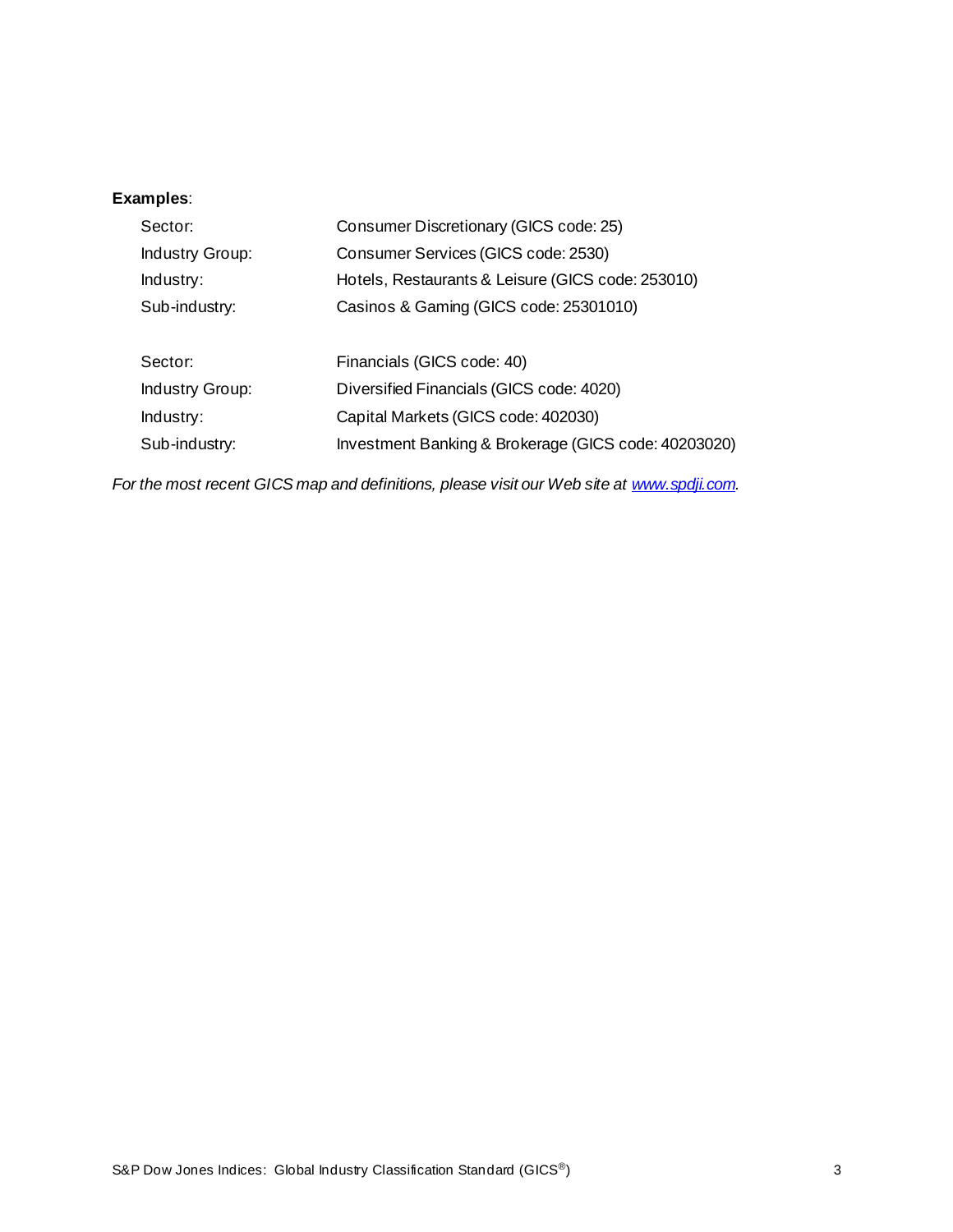### <span id="page-5-0"></span>GICS Maintenance

#### <span id="page-5-1"></span>**GICS Review**

A company's GICS classification is reviewed at least annually and is also under constant surveillance for corporate actions potentially impacting classification.

In general, a company's GICS classification changes whenever there is a major corporate action that redefines a company's primary business activity. At a minimum, annual reviews are conducted to ensure that a company has not redefined its primary business activity through a series of smaller events. To provide a stable industry classification, changes to a company's classification are minimized by disregarding temporary fluctuations in the results of a company's different business activities.

<span id="page-5-2"></span>GICS reviews also occur upon client request.

#### **GICS Structure Review**

S&P Dow Jones Indices and MSCI review the GICS structure on an annual basis, which can include an Advisory Panels or open consultations with market participants. The objective is to ensure that the GICS structure continues to accurately represent global equity markets, enabling seamless global comparisons by industry.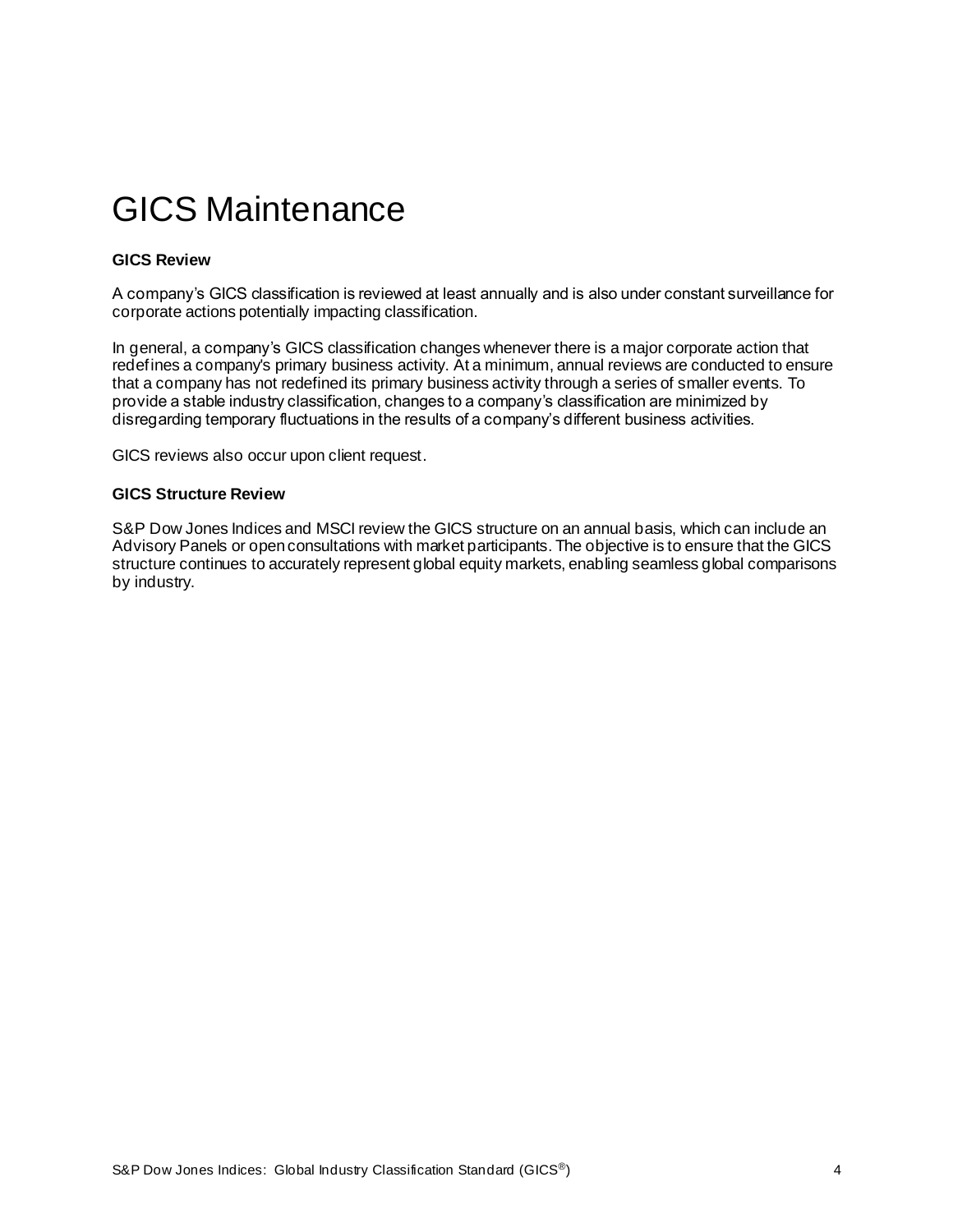### <span id="page-6-0"></span>Changes to the GICS Structure

The four-tier GICS structure accurately reflects equities in today's global investment environment yet is flexible enough to capture tomorrow's developments. The eight-digit GICS coding system is designed to adapt easily to the changing investment world. As the global economy changes, sectors, industry group, industries, and sub-industries can be added or divided.

| <b>Date</b>    | <b>GICS Event</b>                                                                                                                                                                                                                                                                                                                                                                                                                                                                                                                                                                                                           |
|----------------|-----------------------------------------------------------------------------------------------------------------------------------------------------------------------------------------------------------------------------------------------------------------------------------------------------------------------------------------------------------------------------------------------------------------------------------------------------------------------------------------------------------------------------------------------------------------------------------------------------------------------------|
| August 1999    | GICS introduced. GICS comprised of 10 sectors, 23 industry groups, 59 industries and 123<br>sub-industries.                                                                                                                                                                                                                                                                                                                                                                                                                                                                                                                 |
| March 2002     | The total number of sub-industries in the GICS structure reduced to 122 from 123. Name<br>and description changes to other GICS categories. GICS comprised of 10 sectors, 23<br>industry groups, 59 industries and 122 sub-industries.                                                                                                                                                                                                                                                                                                                                                                                      |
| April 2003     | Changes included the creation of new industry groups, industries and sub-industries, the<br>merger of some existing sub-industries and significant name and definition changes to<br>others. GICS comprised of 10 sectors, 24 industry groups, 62 industries and 132 sub-<br>industries.                                                                                                                                                                                                                                                                                                                                    |
| April 2004     | Changes limited to definition changes for some of the GICS sub-industries. GICS comprised<br>of 10 sectors, 24 industry groups, 62 industries and 132 sub-industries.                                                                                                                                                                                                                                                                                                                                                                                                                                                       |
| April 2005     | Changes included renaming and redefining one industry group, creating two industries and<br>seven sub-industries, and making significant name and definition changes to others. GICS<br>comprised of 10 sectors, 24 industry groups, 64 industries and 139 sub-industries.                                                                                                                                                                                                                                                                                                                                                  |
| April 2006     | Changes included renaming one industry group, creating four new industries and ten new<br>sub-industries. Changes also included discontinuing one industry and two sub-industries, and<br>making name and definition changes to others. GICS comprised of 10 sectors, 24 industry<br>groups, 67 industries and 147 sub-industries.                                                                                                                                                                                                                                                                                          |
| August 2008    | Changes included renaming one industry group, creating one new industry and eight new<br>sub-industries. Changes also included discontinuing one sub-industry, and making name and<br>definition changes to others. GICS comprised of 10 sectors, 24 industry groups, 68 industries<br>and 154 sub-industries.                                                                                                                                                                                                                                                                                                              |
| June 2010      | Changes were made to definitions only. GICS comprised of 10 sectors, 24 industry groups,<br>68 industries and 154 sub-industries.                                                                                                                                                                                                                                                                                                                                                                                                                                                                                           |
| February 2014  | Changes included renaming four industries and discontinuing one, adding sixnew sub-<br>industries and discontinuing 4, and making name and definition changes to others. GICS<br>comprised of 10 sectors, 24 industry groups, 67 industries, and 156 sub-industries.                                                                                                                                                                                                                                                                                                                                                        |
| September 2016 | Changes included the creation of a Real Estate sector, as well as adding one industry group,<br>three industries, and 15 sub-industries. One industry group was discontinued, along with two<br>industries and 14 sub-industries. One industry and one sub-industry were renamed, and<br>there were two definition changes. GICS comprised of 11 sectors, 24 industry groups, 68<br>industries, and 157 sub-industries.                                                                                                                                                                                                     |
| September 2018 | Changes included the renaming of the Telecommunication Services Sector to<br>Communication Services, removing the Media Industry Group from Consumer Discretionary<br>and adding the Media Industry Group to the Communication Services Sector under the name<br>Media & Entertainment. Under the Media & Entertainment Industry Group, three Industries<br>were created, with seven Sub-Industries. Two Sub-Industries from Information Technology<br>were discontinued and one was created. Several definitions were updated. GICS comprised<br>of 11 sectors, 24 industry groups, 69 industries, and 158 sub-industries. |

#### <span id="page-6-1"></span>**Chronology of Events**

*Detailed information on changes to the GICS structure can be found on S&P Dow Jones Indices' Web site a[t www.spdji.com](http://www.spdji.com/).*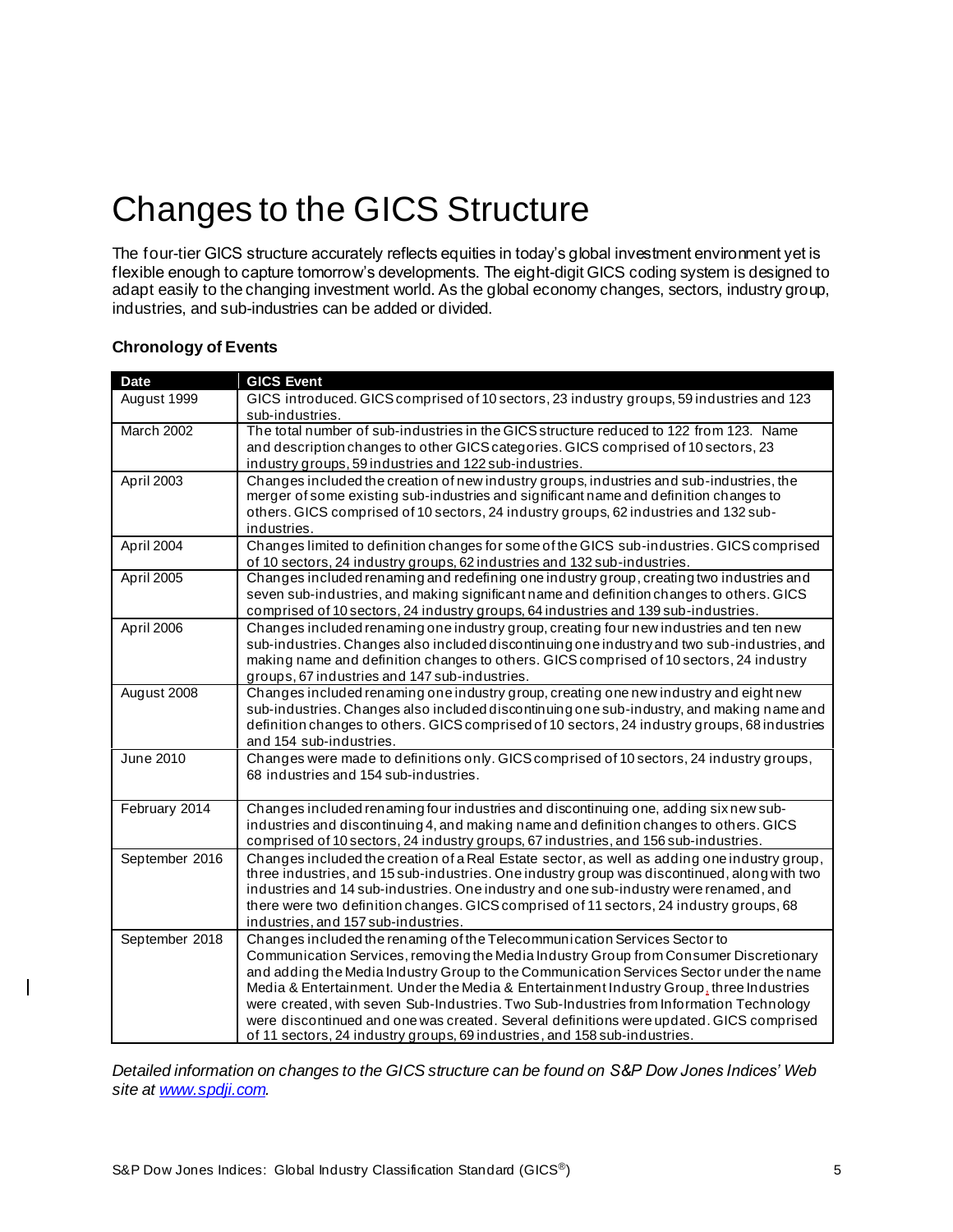### <span id="page-7-0"></span>GICS Governance

#### <span id="page-7-1"></span>**GICS Methodology Committee**

The GICS methodology and structure fall under the overall supervision of the GICS Operations Committee, with committee members from both S&P Dow Jones Indices and MSCI.

S&P Dow Jones Indices and MSCI consider information about changes to the GICS structure and related matters to be potentially market moving and material. Therefore, all Committee discussions are confidential.

For more information on GICS, please contact index\_services@spqlobal.com.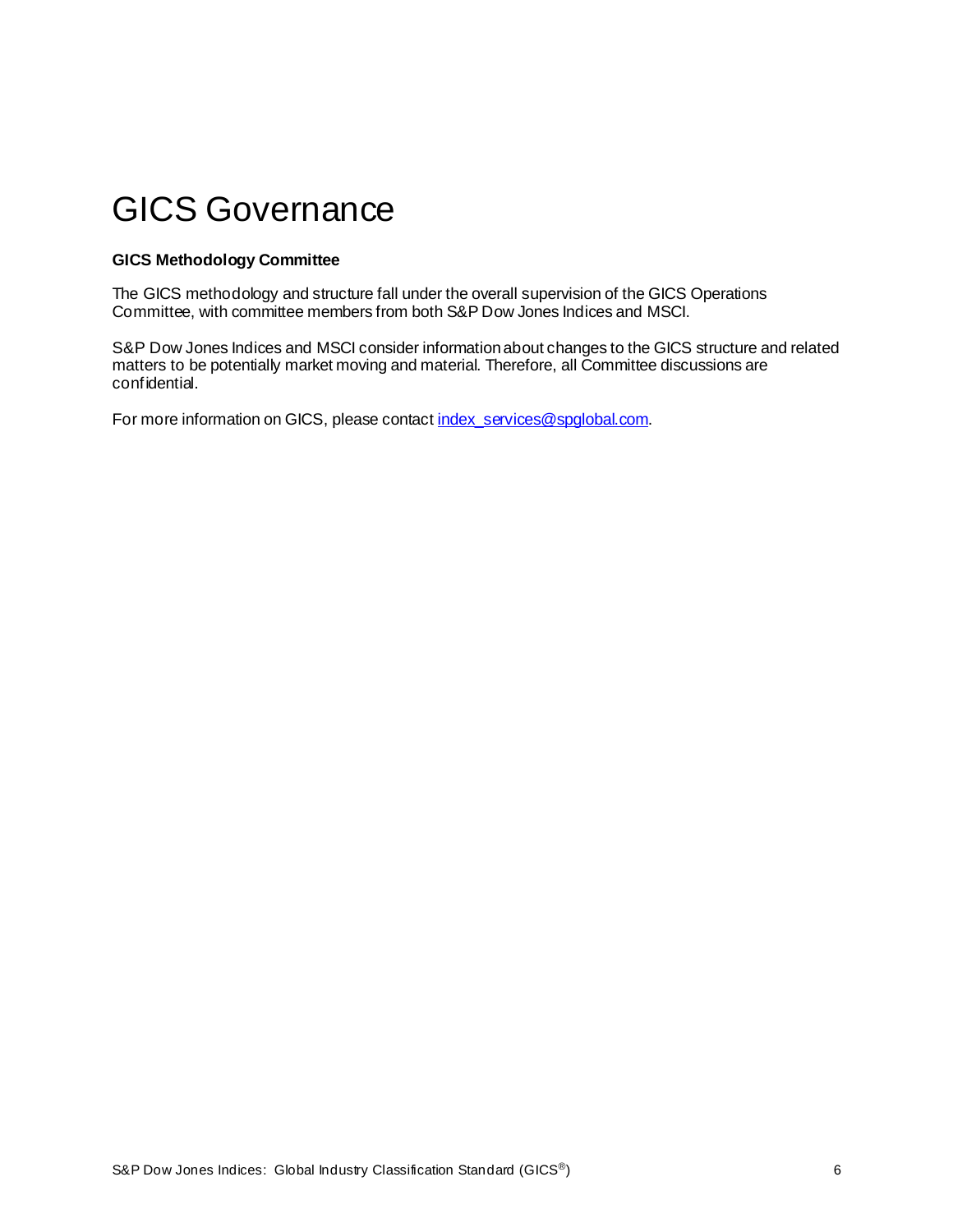### <span id="page-8-0"></span>**Disclaimer**

© 2021 S&P Dow Jones Indices. All rights reserved. S&P, S&P 500, S&P 500 LOW VOLATILITY INDEX, S&P 100, S&P COMPOSITE 1500, S&P 400, S&P MIDCAP 400, S&P 600, S&P SMALLCAP 600, S&P GIVI, GLOBAL TITANS, DIVIDEND ARISTOCRATS, S&P TARGET DATE INDICES, S&P PRISM, S&P STRIDE, GICS, SPIVA, SPDR and INDEXOLOGY are registered trademarks of S&P Global, Inc. ("S&P Global") or its affiliates. DOW JONES, DJ, DJIA, THE DOW and DOW JONES INDUSTRIAL AVERAGE are registered trademarks of Dow Jones Trademark Holdings LLC ("Dow Jones"). These trademarks together with others have been licensed to S&P Dow Jones Indices LLC. Redistribution or reproduction in whole or in part are prohibited without written permission of S&P Dow Jones Indices LLC. This document does not constitute an offer of services in jurisdictions where S&P Dow Jones Indices LLC, S&P Global, Dow Jones or their respective affiliates (collectively "S&P Dow Jones Indices") do not have the necessary licenses. Except for certain custom index calculation services, all information provided by S&P Dow Jones Indices is impersonal and not tailored to the needs of any person, entity, or group of persons. S&P Dow Jones Indices receives compensation in connection with licensing its indices to third parties and providing custom calculation services. Past performance of an index is not an indication or guarantee of future results.

It is not possible to invest directly in an index. Exposure to an asset class represented by an index may be available through investable instruments based on that index. S&P Dow Jones Indices does not sponsor, endorse, sell, promote or manage any investment fund or other investment vehicle that is offered by third parties and that seeks to provide an investment return based on the performance of any index. S&P Dow Jones Indices makes no assurance that investment products based on the index will accurately track index performance or provide positive investment returns. S&P Dow Jones Indices LLC is not an investment advisor, and S&P Dow Jones Indices makes no representation regarding the advisability of investing in any such investment fund or other investment vehicle. A decision to invest in any such investment fund or other investment vehicle should not be made in reliance on any of the statements set forth in this document. Prospective investors are advised to make an investment in any such fund or other vehicle only after carefully considering the risks associated with investing in such funds, as detailed in an offering memorandum or similar document that is prepared by or on behalf of the issuer of the investment fund or other investment product or vehicle. S&P Dow Jones Indices LLC is not a tax advisor. A tax advisor should be consulted to evaluate the impact of any tax-exempt securities on portfolios and the tax consequences of making any particular investment decision. Inclusion of a security within an index is not a recommendation by S&P Dow Jones Indices to buy, sell, or hold such security, nor is it considered to be investment advice.

These materials have been prepared solely for informational purposes based upon information generally available to the public and from sources believed to be reliable. No content contained in these materials (including index data, ratings, credit-related analyses and data, research, valuations, model, software or other application or output therefrom) or any part thereof ("Content") may be modified, reverseengineered, reproduced or distributed in any form or by any means, or stored in a database or retrieval system, without the prior written permission of S&P Dow Jones Indices. The Content shall not be used for any unlawful or unauthorized purposes. S&P Dow Jones Indices and its third-party data providers and licensors (collectively "S&P Dow Jones Indices Parties") do not guarantee the accuracy, completeness, timeliness or availability of the Content. S&P Dow Jones Indices Parties are not responsible for any errors or omissions, regardless of the cause, for the results obtained from the use of the Content. THE CONTENT IS PROVIDED ON AN "AS IS" BASIS. S&P DOW JONES INDICES PARTIES DISCLAIM ANY AND ALL EXPRESS OR IMPLIED WARRANTIES, INCLUDING, BUT NOT LIMITED TO, ANY WARRANTIES OF MERCHANTABILITY OR FITNESS FOR A PARTICULAR PURPOSE OR USE, FREEDOM FROM BUGS, SOFTWARE ERRORS OR DEFECTS, THAT THE CONTENTS FUNCTIONING WILL BE UNINTERRUPTED OR THAT THE CONTENT WILL OPERATE WITH ANY